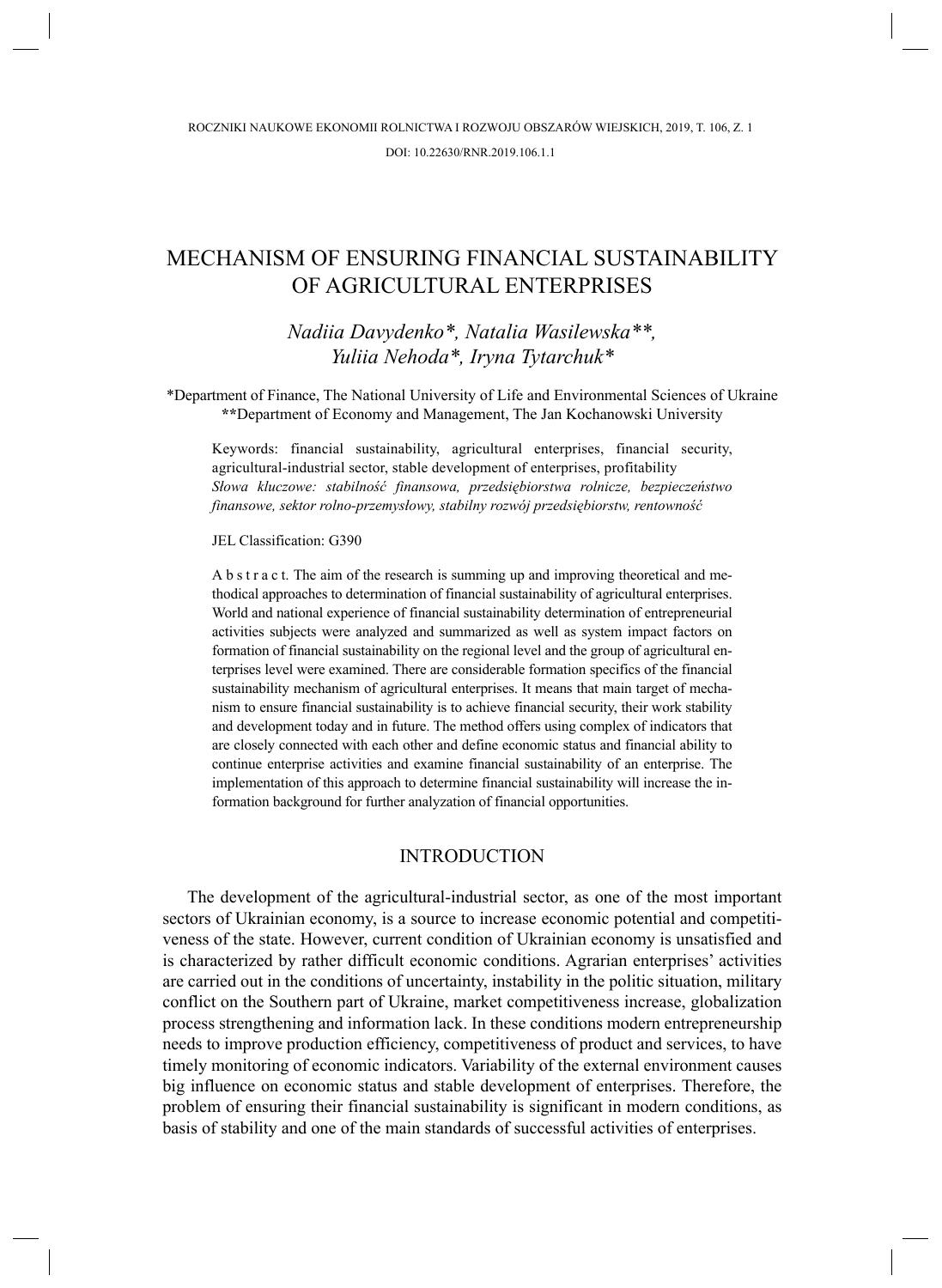The purpose of the study is summing up and improving theoretical and methodical approaches to determine financial sustainability of enterprises that include a set of modern factors of influence on result of enterprises activities and life cycle of enterprise development.

Subject of the research is a process that ensures financial sustainability of agricultural enterprises. Subject of the research is theoretical and methodical approaches to determine financial sustainability of agricultural enterprises.

An appropriate methodology has been worked out that is based on the works of leading global economists and Ukraine. Methodological basis of the research is a systemic approach, system-structural analysis, comparative analysis and synthesis. Financial sustainability of enterprises is determined by dialectical approach and logical generalization. Steps of the research are designed in logical order, that includes statistical data research, calculation and analysis of these data, as well as working out of appropriate recommendations for entrepreneurs.

### REVIEW OF THE THEORY AND LITERATURE

Taking into account the problematics, only for the last centuries there was a great number of researches published with reference to the relevant research line.

In economic theory, the meaning of an enterprise "sustainability" appeared in the second half of XIX – first quarter of XX century in Western Europe, when capitalist relations in the agricultural sector began to develop rapidly. The meaning of the theory of the «sustainability of small-scale peasant farming» was to prove that capitalism ensured the progress of small-scale peasant farming, having a benefit over large-scale one, and was the most «sustainable form of entrepreneurship». The founders of this theory were the following economists: Klavki K., Geht M. Puzor G, L. Brentano [Brentano at al. 2012].

Other economists such as A. Smith, A. Marshall and D. Keynes reviewed the concept of "sustainability" from the position of the theory of profits maximization, where enterprise is sustainable when it can maintain profit on proper level [Smith 2008, Keynes 1936].

The most common definition of sustainability is that was defined by the World Commission on Environment and Development that was published in the Brundtland Report [Brundtland Report 1987].

Several other definitions emphasize different aspects of "sustainability", but it is possible to summarize roughly the main features as follows:

- 1. The urgency to solve the problem of poverty.
- 2. The necessity to preserve natural resources and the awareness that man has gone too far in the exploitation of nature.
- 3. The awareness that most modern cities have become uninhabitable and there is a need to change them into something more "liveable" for human beings.
- 4. The understanding that, in order to become sustainable, development has to affect not only economic and political aspects, but also institutional and cultural aspects of human life.
- 5. The idea that human well-being cannot be evaluated simply in "quantity of goods" but has to be considered in terms of quality of life [Caldari 2004].

In turn, Quesnay, Walras, Marx and Neumann identified the concept of sustainability with the concept of economic equilibrium [Francois at al. 2004, Neumann, Morgenstern 1944].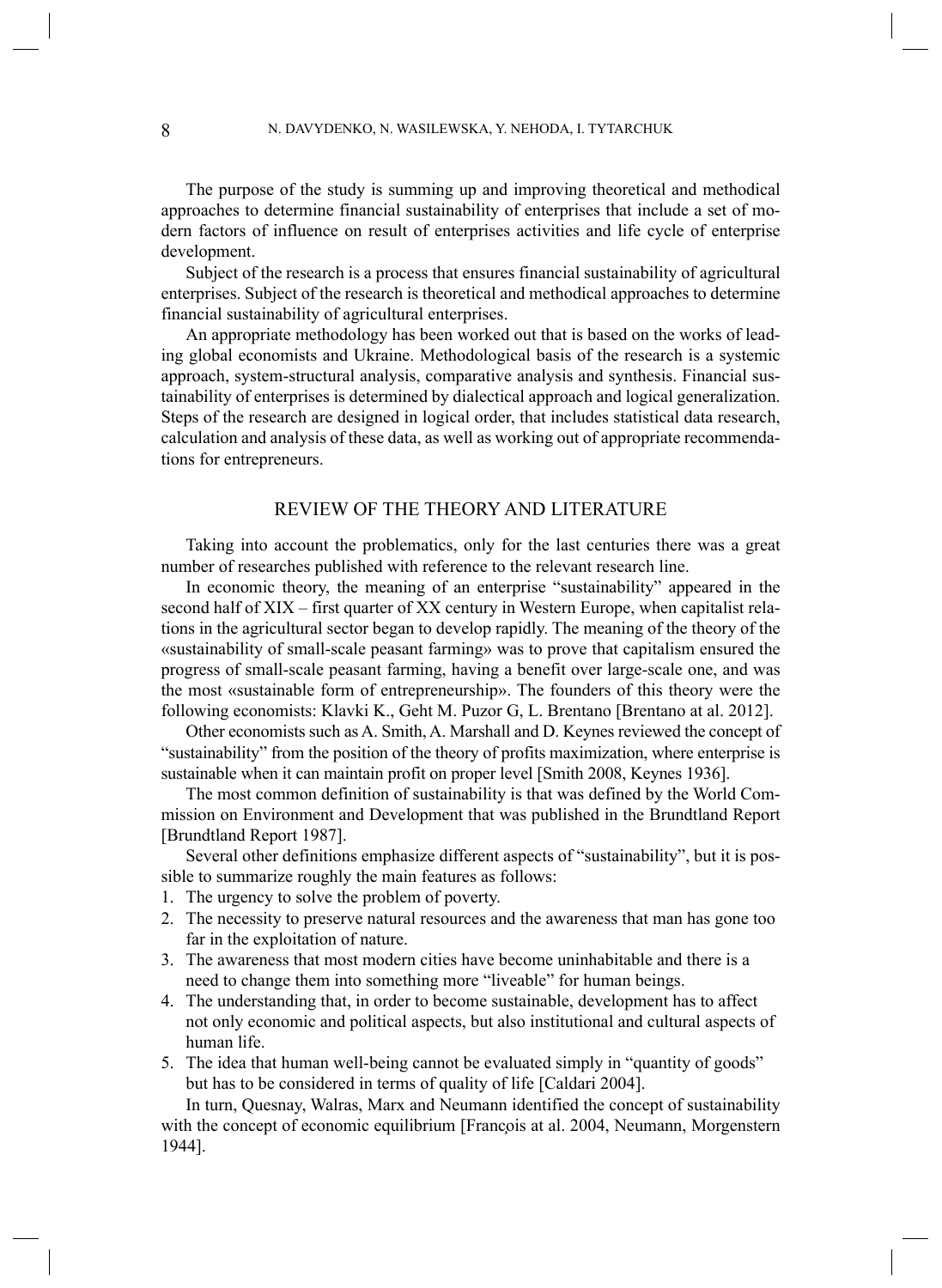So, above said scientists laid groundwork for the foundations of the theory of economic growth and substantiated the appropriate mechanisms for ensuring sustainability and development stability.

Taking into account new features of development in the XXI century, works of scientists have been published where national specifics and foreign realities have been highlighted. Therefore, a wide range of issues about providing financial sustainability of agrarian enterprises and creating approaches for assessment of financial security have been highlighted in works of national and foreign scientists.

Patricia León explored the basic principles of financial sustainability. It is indicated in her work "Four Pillars of Financial Sustainability" that there are the following fundamental pillars for the financial sustainability and organization including:

- − Strategic and financial planning.
- − Income diversification.
- Reliable management and finance.
- Own income generation.

While analysing works related to financial sustainability it was noted that financial models are a central element of understanding the fulfilment of an individual business on the market in terms of its financial sustainability and long-term success. Such models exist to obtain and carry the key drivers of financial success [León 2001]. It is necessary for a model to be effective in estimating and even foreseeing financial sustainability, it must include the following indicators that could:

- Be correlated to operational results and capital generation.
- Be relatively easy to estimate.
- Be influenced by choices and decisions of management and board.
- Be possible for comparing.

For more than a decade, financial management has been discussing a stronger connection between real business and business sustainability, a qualitative improvement has been made in implementing the sustainability of financial activities, including promoting social and environmental responsibility [Singh at al. 2017, Sun at al. 2011].

From the point of view of financial managers as key players in financial sustainability issues, specific investment barriers to Sustainable Entrepreneurship initiatives can be defined (Table 1.).

O. Zhuravleva, investigating problematic aspects of financial stability noted that «…one of the most important economic issues is determination the limits of financial sustainability». [Zhuravleva 2009]. A. Scheuerlein regarded stability as viability of a farm or ability to retain profitability and liquidity [Scheuerlein 1997]. V. Zakharchenko, M. Merkulov, O. Balakhonov call financial sustainability the main component of overall sustainability of the enterprise, which is crucial for the economic situation of the enterprise as a whole [Zakharchenko at al. 2012]. The analysis of the works of these authors showed that along with a sufficient depth of research there are discussions as well as contradiction of approaches.

From the practical point of view, the stability of the agrarian enterprise can be considered, first of all, as the ability of agriculture to withstand the negative impact of adverse weather conditions.

Regarding the agrarian sector, financial sustainability is understood as a combination of characteristics of the system that ensures its strong position, it is not a subject of significant deviations and risks, that does not reduce the fluctuations in its financial results.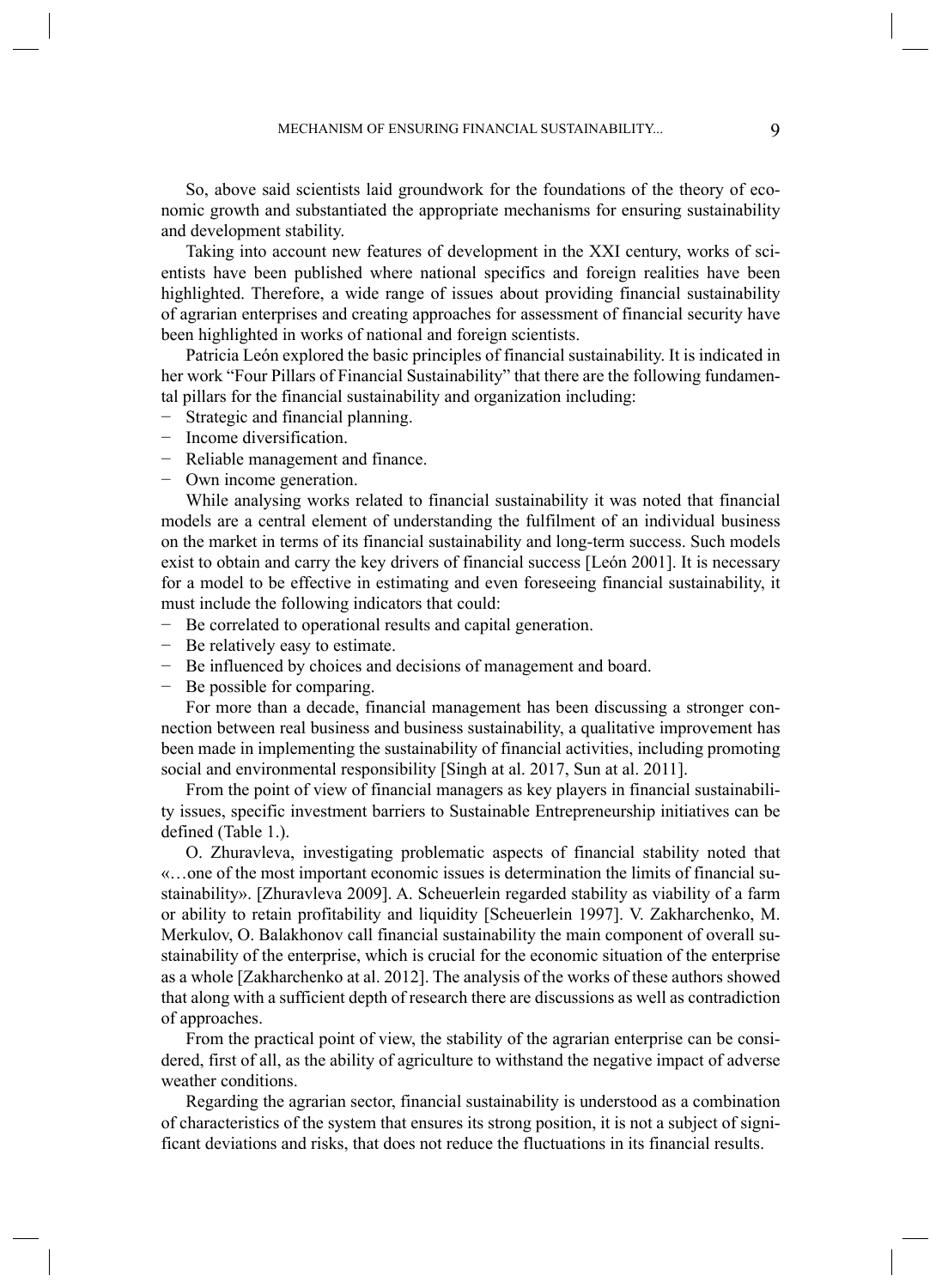| Barrier                                                    | Share $[\%]$ |
|------------------------------------------------------------|--------------|
| Lack of information about how to implement it              | 50.0         |
| Implementing initiatives is too expensive.                 | 50.0         |
| Initiatives have interfered in other business processes    | 35.1         |
| Implementing initiatives is too complex                    | 32.4         |
| Employee apathy                                            | 31.1         |
| Initial lack of commitment and lack of business leadership | 18.9         |
| Local regulatory policy                                    | 17.6         |
| State regulatory policy                                    | 14.9         |
| Suppliers are unable to meet the requirements              | 14.9         |
| Federal regulatory policy                                  | 10.8         |
| Suppliers are not willing to meet the requirements         | 10.8         |
| $\sqrt{1}$ 0.17 <sup>1</sup>                               |              |

Table 1. Barriers in the process of implementing Sustainable Entrepreneurship initiatives

Source: [Young 2018, Zhao at al. 2018, Riikkinen at al. 2017].

The environmental aspect is very close to sustainability, but, as theory and practice show, it is not the only pillar of sustainable entrepreneurship. The one of the motives that Singh P. and others follow, is environmental context, supplemented with economic terms of sustainable and financial existence of the enterprise, in reliable, implacable and possible environment [Singh at al. 2017].

# ANALYSIS OF THE MAIN INDICATORS OF FINANCIAL SUSTAINABILITY OF AGRARIAN ENTERPRISES

The basis of economic stability should be the ability of enterprises to resist influence of external factors on the basis of effective decision making in the field of production, financial and marketing management, the use of which allows you to profit and fulfill your obligations to shareholders.

Financial sustainability of an enterprise is a stable availability of financial resources that are sufficient to fulfill financial obligations; the ability of an enterprise to finance its own economic and production activities; the presence of a positive balance between positive and negative cash flows; acceptable level of solvency, liquidity, profitability, creditworthiness and other indicators as well as the supposition for the long-term financial equilibrium achievement [Davydenko 2009].

A brief analysis of the state of agriculture in Ukraine provides grounds for arguing that the state has potential to transform the agricultural-industrial sector into a leading one, but this process requires time and efforts for modernization required for full adaptation to global market conditions. Detailed analysis of the financial situation of agricultural enterprises will reflect the level of their financial sustainability fully.

The main method used for estimating financial sustainability is the method of comparative indicators. Various coefficients of financial stability are estimated on the basis of financial reporting data, in particular, on the basis of financial statements forms.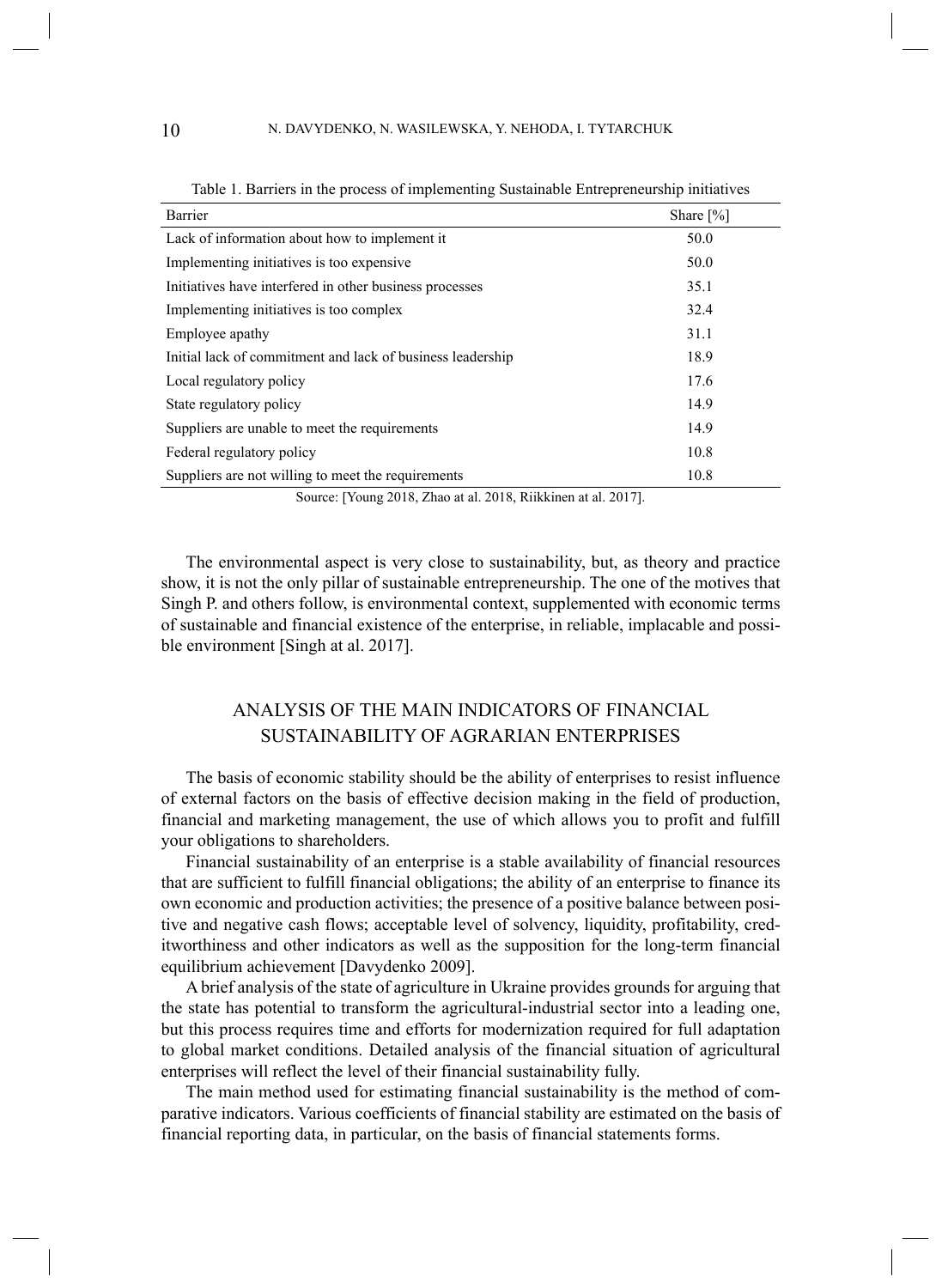Comparison of the actual level of indicators with their normative values is important in measurement of the financial state of an enterprise. The need to set normative values of indicators is determined by the tasks of analyzing the financial state of an enterprise. According to the results of scientific and methodological sources study, for today there is no single approach to estimation of the financial sustainability of an enterprise. The basis of the calculations was annual financial statements of agricultural enterprises.

There is another sustainability estimation approach that is a method of an aggregate performance indicator that should approximate to the economic sustainability [Zorn at al. 2018]. General performance indicator allows to compare different farms directly, since information is reduced and, hence, can be communicated succinctly and efficiently [Jollands at al. 2003]. Using an aggregate indicator allows to review different ratios additionally, such as return on assets and return on labor that reflect different farm structures. The widespread summation of equally weighted and normalized ratios was applied for this exploratory analysis [Nardo Michela at al. 2008].

Because there is no compelling argument in favor of only one aggregate indicator, there were two types of indicators estimated. This approach draws upon the opportunity to simplify the sustainability assessment by using a reduced number of financial ratios. Such a reduced aggregate indicator could imply less complexity, fewer data requirements and higher practicability. The first one, Y (an aggregate indicator), incorporates the information of all ratios presented. The financial ratios are aggregate on level of the indicators profitability (P), liquidity (L), financial efficiency (FE) as well as the compound indicator stability/solvency/repayment capacity (S/RC; meaning S and/or RC). Hence, the aggregate indicator Y is created by four indicators, each one composed by at least four financial ratios [Zorn at al. 2018].

The second type represents two selections, each reviews just one ratio to represent an indicator. Different accounting approaches across the North Atlantic are considered by constructing an indicator ZE based on financial ratios used in Europe and an indicator ZA composed of financial ratios applied in North America. All possible compositions of ZE  $(4P \times 3L \times 3S)$  as well as ZA  $(3P \times 3L \times 4FE \times 2S/RC)$  were calculated across the sample and correlated with Y. To identify the combination of ratios that covers all areas (P-L-S for Europe, P-L-FE-S/RC for North America) the best and which is closely related to the overall score Y, the ratio with highest correlation with Y from each indicator was taken. For all types, Y, ZE, ZA, all indicators have the same influence, that corresponds to typical sustainability assessments [Breitschuh at al. 2018, Grenz 2017].

Aggregate performance indicators are calculated for each farm and annually separately. In a subsequent step, the mean value over all years of a farm was calculated. Farms were sorted ascendingly according to Y and Z, respectively. Then, four performance groups were distinguished, each consisting of 25% or a quarter of the total sample. The first quarter represents the group of low performing farms and the fourth quarter represents the group of well performing farms according to Y, ZE and ZA. For all four performance groups, the mean scores for each ratio are given. Finally, the aggregate indicators were compared by means of the non-parametric Spearman rank correlation [Zorn at al. 2018].

To determine the level of financial sustainability, it can be suggested using a methodology that includes a set of indicators that are closely interrelated and characterize the economic status and financial ability to continue the activity (Table 2.).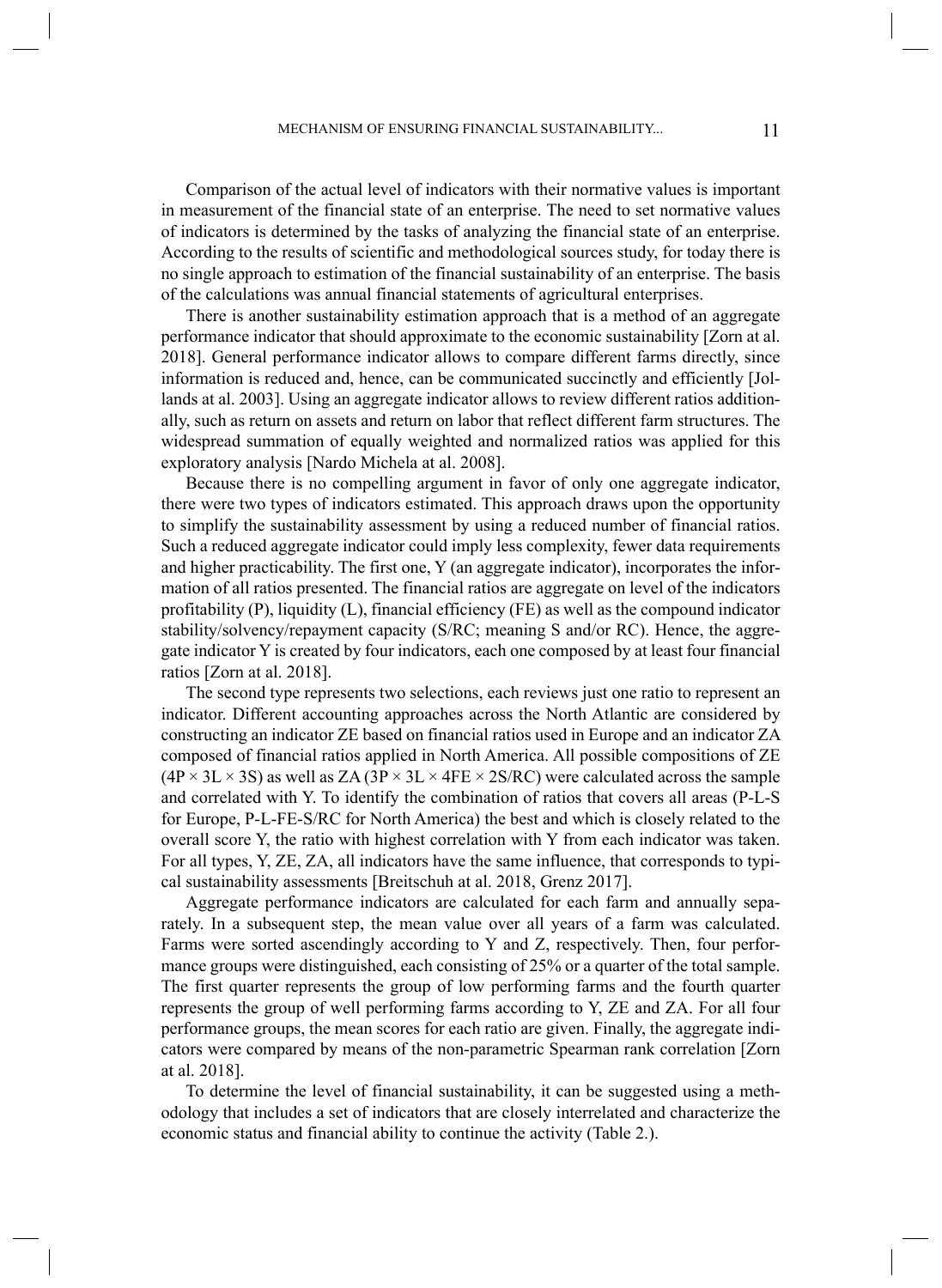| Indicators                                                                                   | Type of financial sustainability |           |                  |              |  |
|----------------------------------------------------------------------------------------------|----------------------------------|-----------|------------------|--------------|--|
|                                                                                              | absolute                         | normal    | pre-crisis phase | crisis phase |  |
| excess $(+)$ or deficit $(-)$ of own funds $(OF)$                                            | OF>0                             | OF<0      | OF<0             | OF<0         |  |
| excess $(+)$ or deficit $(-)$ of own funds and<br>Long term liabilities (OF <sub>TLL</sub> ) | OFrL<br>L > 0                    | OFrLL > 0 | OFxLL<0          | OFxLL<0      |  |
| excess $(+)$ or deficit $(-)$ of total funds $(TF)$                                          | TF>0                             | TF>0      | TF>0             | TF<0         |  |

Table 2. Indicators by type of financial sustainability

\* where OF is excess (+) or deficit (-) of own funds = Own funds – Inventories, where Own funds = Equity – Noncurrent assets

\*\* where OFɤLL is excess (+) or deficit (-) of Own funds and Long term liabilities = Working Capital – Inventories, where Working Capital = Own funds + Long term liabilities

\*\*\* where TF is excess (+) or deficit (-) of Total funds = Inventory Coverage Ratio – Inventories, where Inventory Coverage Ratio = Working Capital + Short term liabilities

Source: [Belyalov, Oliynyk 2016].

Using this approach to determine financial sustainability will strengthen the information base to analyze the financial capacity of enterprises.

### RESULTS AND PROSPECTS OF FURTHER RESEARCH

A general assessment of the indicators of profitability and financial sustainability shows that enterprises operate in an unstable state, which is characterized by a decrease of these indicators of production efficiency, and the trend is stable during 2011-2016 (Table 3.).

|      |             |        | Profitability |         |                                        |                                         |                                            |                                     |
|------|-------------|--------|---------------|---------|----------------------------------------|-----------------------------------------|--------------------------------------------|-------------------------------------|
| Year | enterprises | assets | equity        | product | Coefficient<br>of autonomy.<br>$\leq1$ | Coefficient of<br>financial risk.<br>≤1 | Coefficient<br>of turnover of<br>own funds | Maneuverability<br>of equity,<br>>0 |
| 2011 | 13,4        | 13,2   | 20,8          | 39,2    | 0.64                                   | 0,55                                    | 1,28                                       | 0,24                                |
| 2012 | 10.6        | 10,6   | 17.5          | 37.4    | 0,58                                   | 0,72                                    | 1,44                                       | 0,25                                |
| 2013 | 11,0        | 11,6   | 21,5          | 33,8    | 0,51                                   | 0,93                                    | 1,27                                       | 0,19                                |
| 2014 | 7,4         | 7.5    | 14,0          | 31,0    | 0,5                                    | 0,96                                    | 1,11                                       | 0,31                                |
| 2015 | 9,7         | 9,8    | 20,0          | 24,0    | 0,47                                   | 1,15                                    | 0,78                                       | 0,21                                |
| 2016 | 8,4         | 6,6    | 13,8          | 14.6    | 0.46                                   | 1,19                                    | 0,63                                       | 0,28                                |

Table 3. Dynamic of the indicators of financial stability of the agricultural enterprises of Kyiv region, 2011-2016

Source: it was calculated according to the data of the statistical report.

The coefficient of financial autonomy remains within the limits of the norm and characterizes the financial state as stable. However, it can be clearly seen the tendency for reduction of this coefficient, which characterizes the dependence of enterprises on exterior loans. So if the indicator continues declining, there is a risk of insolvency.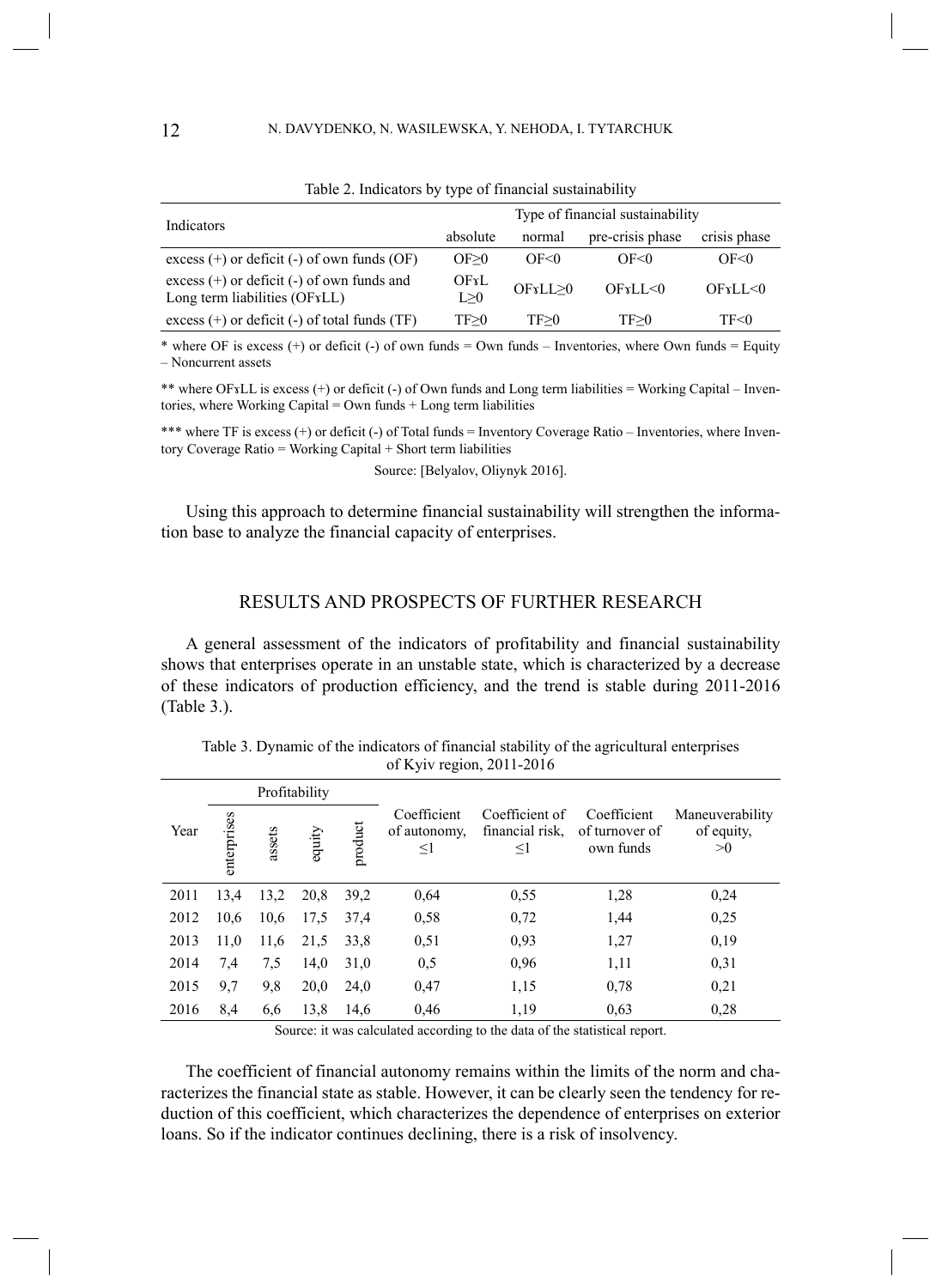The coefficient of financial risk has a negative tendency to increase, but it doesn't reach the critical value  $-1$ . The growth of the indicator in the dynamics indicates an increase of a company's dependence on foreign investors and lenders, which indicates a decrease of financial stability. This coefficient completely characterizes financial state, and its increase is extremely dangerous

Optimal values of the coefficient of turnover of own funds for enterprises in various branches of industry are different. In particular, it should be noted that agricultural production is characterized by seasonality, so the funds that are in circulation during the year have a different "speed" of turnover.

There is a sinusoid fluctuation of this indicator in the direction of decline on the agricultural enterprises of Kyiv region during 2011-2016 according to the results of the analysis. As it can be understood, turnover has declined, that indicates that enterprises have problems in the production and sales of products.

So the financial indicators of the regional agricultural enterprises' sustainability, such as the coefficient of autonomy, the coefficient of financial risk, the coefficient of turnover of own funds and the coefficient of maneuverability of equity, have a steady tendency to decrease, what in general indicates a decrease in the financial sustainability of economic entities in Kyiv region during the analyzed period.

After analyzing the changes in the balance of agricultural enterprises of Kyiv region during 2011 - 2016 years., there can be seen a tendency to increase the balance of currency. In particular, changes took place under the articles "Current assets" and "Short-term liabilities" (Pic. 1).



Picture 1. Changes in balance of agrarian enterprises in Kyiv region during 2011-2016 years Source: it was done on the basis of the statistical reports.

In comparison with 2014-2015, in 2016, the amount of non-current assets, equity and long-term liabilities decreased. The high dependence of agricultural enterprises on external sources of financing is especially threatening because of conditions of equity reduction. Taking into account the situation that happened, management of enterprises ought to take measures to reserve positions and prevent their further reduction. While studying the approaches that determine level of enterprise sustainability, it is worth highlighting the approach that determine the type of financial sustainability with absolute indicators.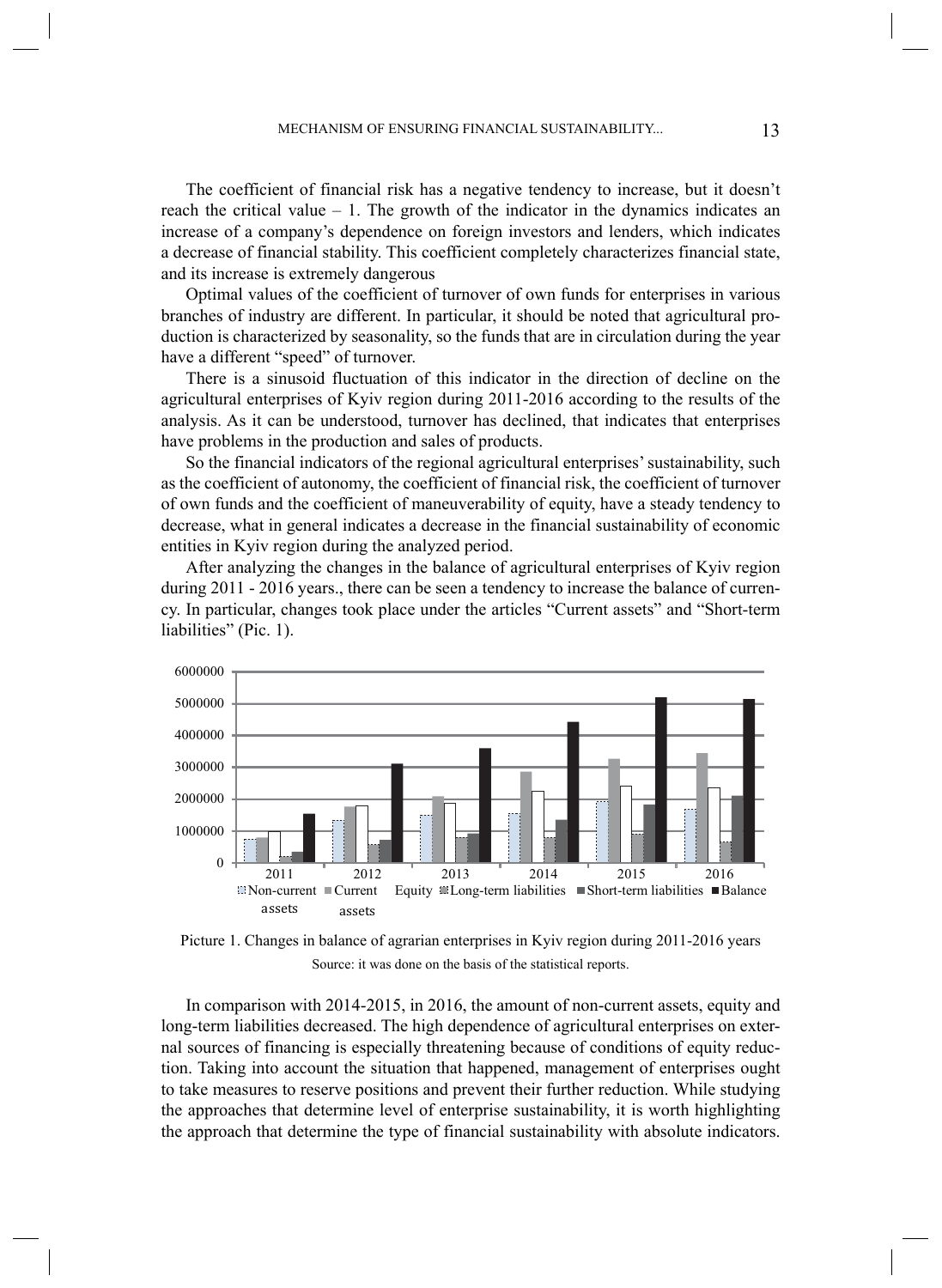Dynamics of the types of sustainability of agrarian enterprises during 2011-2016 years shows a stable unsustainable state.

| Year | Indicators and its value, thousands of UAH               | Type of sustainability |
|------|----------------------------------------------------------|------------------------|
| 2011 | $OF = -26940$ , $OFYLL = -25985$ , $TF = 255005$         | unsustainable state    |
| 2012 | $OF = -159670$ , $OFXLL = -156889$ , $TF = 610466$       | unsustainable state    |
| 2013 | $OF = -353\,374$ , $OFXLL = -349\,668$ , $TF = 645\,063$ | unsustainable state    |
| 2014 | $OF = -145061$ , $OFxLL = -143458$ , $TF = 870344$       | unsustainable state    |
| 2015 | $OF = -643328$ , $OFxLL = -6405036$ , $TF = 649312$      | unsustainable state    |
| 2016 | $OF = -607271$ , $OFXLL = -606365$ , $TF = 403529$       | unsustainable state    |

Table 4. Dynamics of the types of sustainability of agrarian enterprises in Kyiv region, 2011-2016 years

Source: it was calculated on the basis of annual reports

Summarizing the analysis of the calculations performed for the determination of sustainability, it should be noted that their methodological basis is the balance sheet, such as non-current assets, current assets, equity, provision of costs and payments, long-term liabilities, short-term loans and future revenues, but disclosure of information in different ways is different. If only the data obtained from the calculation of absolute indicators are used, then their informativeness is somewhat limited, since a certain level of financial sustainability doesn't reveal the potential of the enterprise, information about threats or positive trends isn't available to those who estimate OF, OFvLL, TF (surplus / deficit of own funds, own fund and long-term liabilities, total funds).

Thus, the most common approach to determine the level of enterprise sustainability is calculation of comparative indicators (coefficient of autonomy, coefficient of financial risk, coefficient of turnover of own funds and maneuverability of equity capital). The analysis of factors in dynamic indicates the general tendencies of financial sustainability, as well as positive / negative changes in the structure of the capital.

# ESTIMATION OF FINANCIAL STABILITY FROM THE STANDPOINT OF THE LIFE CYCLE OF AGRICULTURAL ENTERPRISE DEVELOPMENT

The analysis of the activities of specific agricultural enterprises that were chosen from the Myronivsky district of Kyiv region as one of the "active" one is an important step in establishing causal relationships as for the formation and sustainability.

A brief analysis of the economic situation in the Mironovsky district shows that the main commodity producer of agricultural products is rural population (59.8% of the total population of the district), and the system of management and technical equipment of agricultural enterprises is rather weak and ineffective.

There were 184 active agricultural enterprises, 61% of them were profitable and 39% were of unprofitable ones in 2016.

Regional enterprises are classified according to the term of their being on the market in order to choose and make analysis on specific enterprises.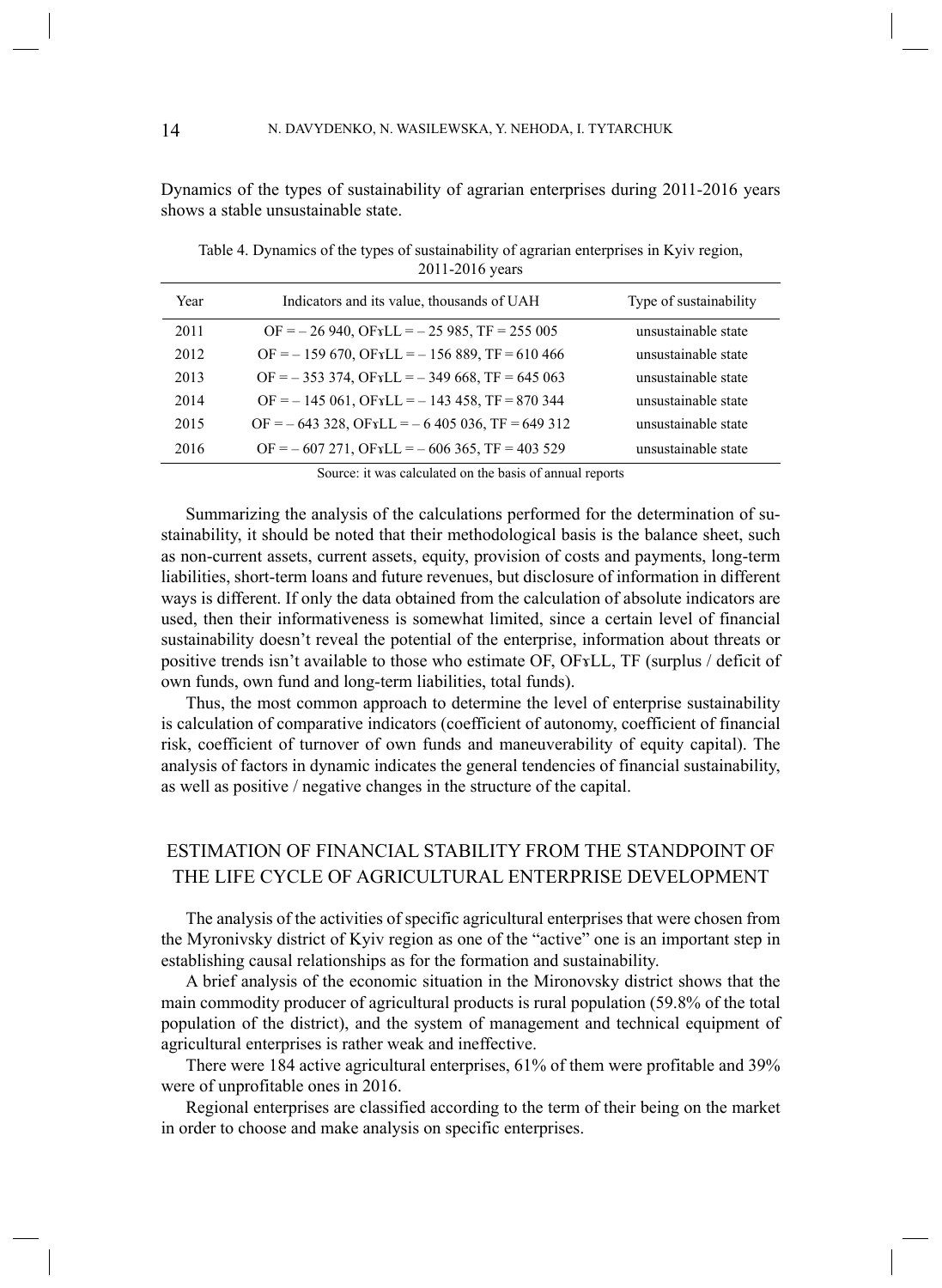The period of enterprises presence on the market is different. According to information provided in table 3 it can be seen that the oldest enterprise has been created 15 years ago, the youngest one has been founded 2 years ago.

| Enterprise                              | Duration of stay in the market | Profitable $(+)$ / Unprofitable $(-)$ |
|-----------------------------------------|--------------------------------|---------------------------------------|
|                                         | Less than 5 years              |                                       |
| LLC «Nataly»                            | 5                              |                                       |
| JV "Druzhba"                            | 4                              | $^{+}$                                |
| LLC. Agrovip                            | 4                              |                                       |
| LLC. Becon                              | 2                              | $^{+}$                                |
| LLC. Agroniva                           | $\overline{c}$                 | $+$                                   |
|                                         | Over 5 years                   |                                       |
| PE "Mriya-P"                            | 20                             |                                       |
| CJSC "Karapishi"                        | 15                             | $^{+}$                                |
| LLC. Vidrodzhenia-Agro                  | 14                             |                                       |
| LLC. Emchicha                           | 12                             | $+$                                   |
| LLC «Szandra»                           | 12                             | $+$                                   |
| LLC «Oleksandrivka»                     | 12                             | $+$                                   |
| LLC «Anastasja»                         | 12                             |                                       |
| JV «Druzhba»                            | 10                             |                                       |
| LLC. O.G.Buzinsky                       | 8                              |                                       |
| Mironivske Open Joined-Stock<br>Company | 8                              | $+$                                   |
| LLC. Agromir Plus                       | 6                              |                                       |

Table 5. Group of agricultural enterprises of Myronivsky district of Kyiv region with regard to their presence on the market and the efficiency of economic activities, data provided for 2016 year

Source: the data were estimated on the basis of annual reports.

It has been established that the period of five years since the company's establishment was sufficient for its entry into the market and the development of its own niche. In the group of companies with a term less than five years on the market, profits accounted for 60% of business entities (average life of 3.4 years, the company is on the stage of growth). In the group of companies with a term over five years on the market, profits accounted for 45% of business entities (average life of 11.7 years, the company is on the stage of maturity). It is proposed to choose one profitable and unprofitable company with the same term of presence on the market from groups of less than 5 and over 5 years for further research and establishing the relationship between financial sustainability indicators. So there were LLC "O.G. Buzinsky" and OJSC "Myronivskiyi" from the group of over 5 years that had been founded 9 years ago, in 2007. JV "Druzhba" and LLC "Agrovip" are "young" enterprises of 4 years presence on the market, that have been founded in 2012. Besides, OJSC "Myronivskyi" and JV "Druzhba" are profitable, LLC "O.G. Buzinsky" and LLC "Agrovip" are unprofitable.

Brief analysis of the Table 6. and chosen enterprises show that the term of company's presence on the market isn't a sufficient condition for ensuring high economic and financial performance.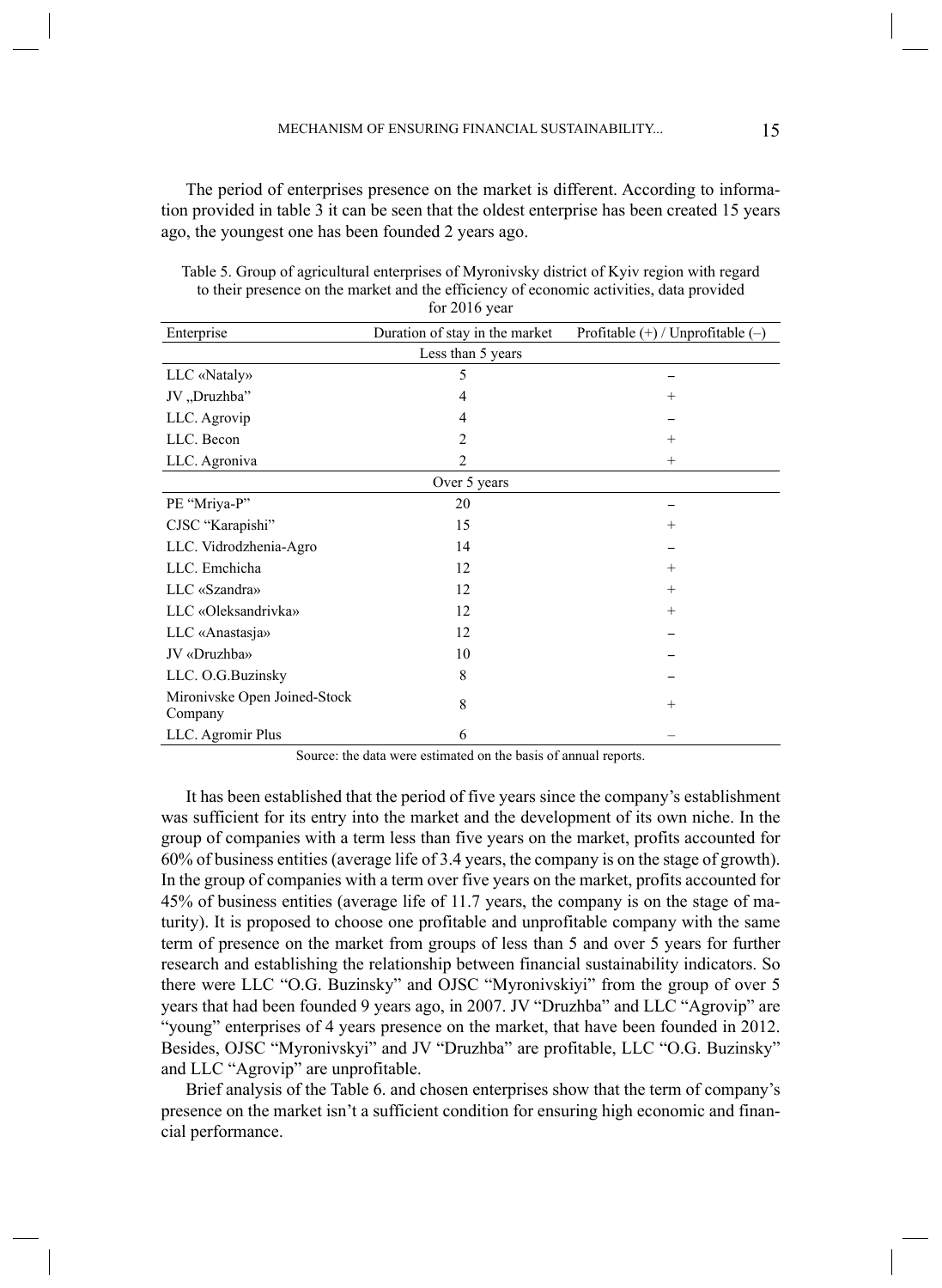|                                                   |      | Profitability [%] |                      |                |         |
|---------------------------------------------------|------|-------------------|----------------------|----------------|---------|
| Enterprise                                        | Year | enterprise        | assets               | equity         | product |
| Less than 5 years in the market (stage of growth) |      |                   |                      |                |         |
|                                                   | 2011 | 13.5              | 13.5                 | 94.0           | 19.5    |
| JV "Druzhba" (profitable)                         | 2012 | 2.6               | 2.6                  | 17.0           | 13.6    |
|                                                   | 2013 | 0.66              | 0.66                 | 5.7            | 33.8    |
|                                                   | 2014 | $\cdot$           | $\blacksquare$       |                |         |
| LLC, Agrovip" (unprofitable)                      | 2015 | 1.8               | 1.8                  | 5.22           |         |
|                                                   | 2016 |                   | $\ddot{\phantom{1}}$ | $\blacksquare$ |         |
| Over 5 years on the market (stage of maturnity)   |      |                   |                      |                |         |
|                                                   | 2011 | 32.8              | 32.8                 | 39.1           | 17.3    |
| OJSC "Myronivskyi" (profitable)                   | 2012 | 4.8               | 4.8                  | 5.2            | 9.0     |
|                                                   | 2013 | 4.8               | 4.8                  | 5.4            | 9.0     |
|                                                   | 2014 | 0.78              | 0.78                 | 8.1            | 3.2     |
| LLC "O.G. Buzinsky" (unprofitable)                | 2015 |                   |                      |                |         |
| $\sim$                                            | 2016 | $\sim$            |                      |                | 19.2    |

| Table 6. Dynamics of agricultural enterprises' profitability |  |
|--------------------------------------------------------------|--|
| in Obukhiv district of Kyiv region, 2011-2016                |  |

Source: the data are given on the basis of annual reports.

On the first stage of the research of indicators of economic efficiency, it has been established that the indicators of enterprise profitability, profitability of assets and profitability of equity on the level above zero are only in two enterprises – profitable.

According to Table 7. financially sustainable one can be called only two profitable enterprises - OJSC "Myronivskyi" and JV "Druzhba". Moreover, in OJSC "Myronivskyi" and in JV "Druzhba", its tendency to decrease in stability persists. JV "Druzhba" works mainly on the basis of short and long-term loans. In addition, it receives support from the state at the expense of budget subsidies in crop production. LLC "Agrovip" and LLC "O.G. Buzinsky" are in critical condition. They can't be called financial sustainable according to the research.

A comparative analysis of the general characteristics of the chosen enterprises makes the situation with their financial situation on the market clearer (Table 8.).

For example, PJSC "Myronivskyi" carries out activities on an area of agricultural land of 9 hectares and deals with the cultivation of winter wheat and fattening pigs. JV "Druzhba" leases 12623 hectares of agricultural land and grows winter wheat, spring wheat, buckwheat, corn, winter barley and spring barley. LLC "O.G. Buzinsky" grows only corn for grain on 362 hectares. LLC Agrovip has 4.5 hectares of agricultural land, including 2 hectares of arable land, and is engaged in the fattening of pigs and the cultivation of non-profit wheat.

Among the chosen profitable enterprises with different term of presence on the market, JV "Druzhba" has rather low indicators of stability. However, trends in increasing the profitability of products point to positive trend.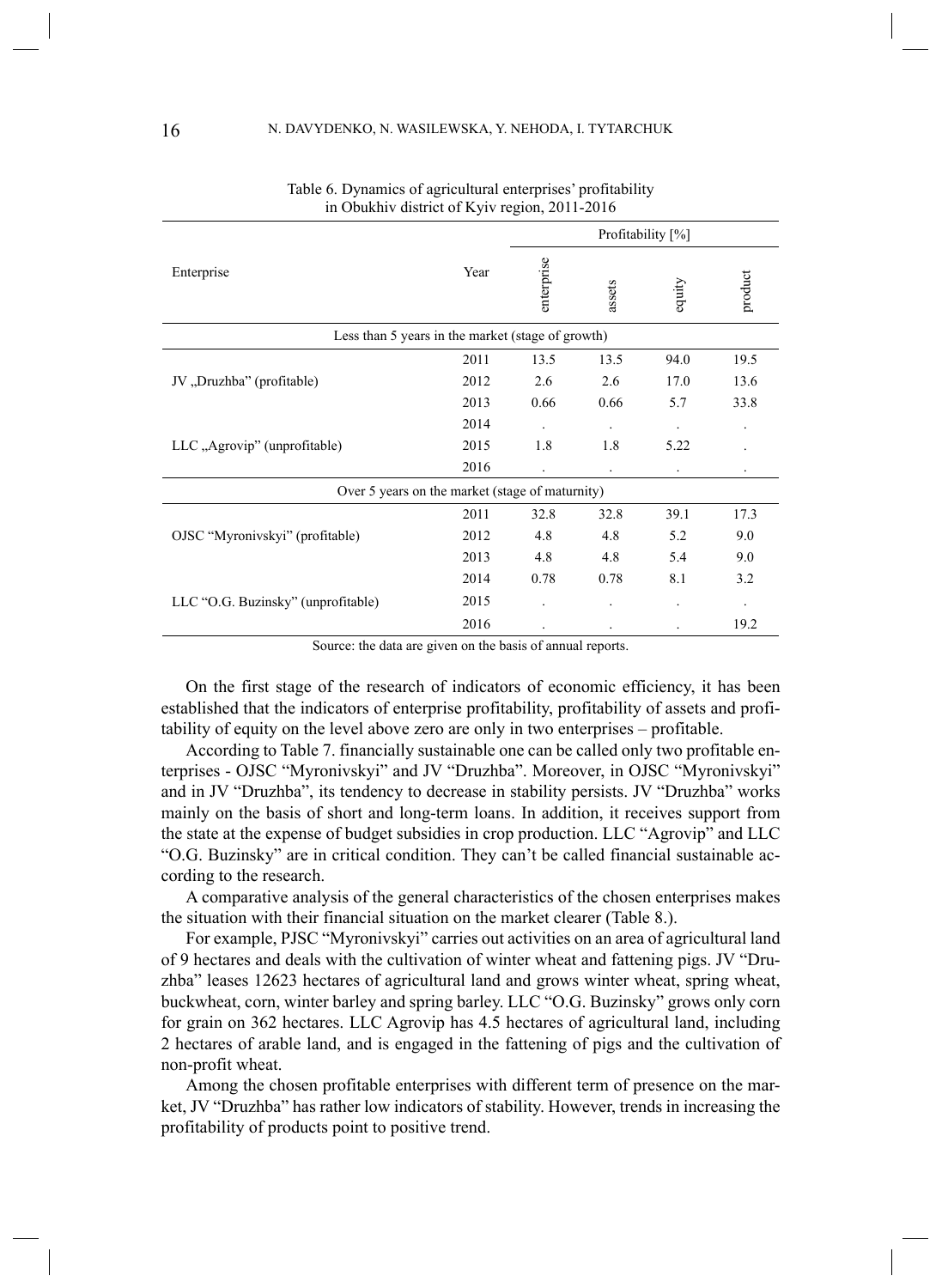| Enterprise                                      | Year | Coefficient of<br>autonomy,<br>$\leq1$            | Coefficient of<br>financial risk.<br>$\leq1$ | Coefficient of<br>turnover of own<br>funds | Maneuverability<br>of equity,<br>>0 |
|-------------------------------------------------|------|---------------------------------------------------|----------------------------------------------|--------------------------------------------|-------------------------------------|
|                                                 |      | Less than 5 years in the market (stage of growth) |                                              |                                            |                                     |
|                                                 | 2011 | 0.163                                             | 5.109                                        | 0.028                                      | $-0.76$                             |
| JV "Druzhba"<br>(profitable)                    | 2012 | 0.155                                             | 5.43                                         | 0.105                                      | $-0.23$                             |
|                                                 | 2013 | 0.106                                             | 8.35                                         | 0.243                                      | $-0.35$                             |
|                                                 | 2014 | 0.0063                                            | 158.72                                       | $-0.084$                                   | $-11.4$                             |
| LLC "Agrovip"<br>(unprofitable)                 | 2015 | 0.01                                              | 91.67                                        | $-0.036$                                   | $-3.33$                             |
|                                                 | 2016 | 0.014                                             | 70.62                                        | 0.014                                      | 1                                   |
| Over 5 years in the market (stage of maturnity) |      |                                                   |                                              |                                            |                                     |
|                                                 | 2011 | 0.919                                             | 0.087                                        | 9.92                                       | 0.041                               |
| OJSC "Myronivskyi"<br>(profitable)              | 2012 | 0.94                                              | 0.063                                        | 13.37                                      | 0.849                               |
|                                                 | 2013 | 0.83                                              | 0.199                                        | 4.27                                       | 0.853                               |
|                                                 | 2014 | 0.163                                             | 5.12                                         | $-0.11$                                    | $-0.59$                             |
| LLC "O.G. Buzinsky"                             | 2015 | 0.191                                             | 4.22                                         | $-0.14$                                    | $-0.58$                             |
| (unprofitable)                                  | 2016 | 0.012                                             | 79.94                                        | $-0.41$                                    | $-33.04$                            |

| Table 7. Dynamics of indicators of financial and economic sustainability of agricultural |  |
|------------------------------------------------------------------------------------------|--|
| enterprises in Obukhiv district of the Kyiv region, 2011-2016                            |  |

Source: the data are given on the basis of annual reports.

| Table 8. Comparative characteristics of profitable and unprofitable agricultural enterprises of |  |
|-------------------------------------------------------------------------------------------------|--|
| Mironivsky district (according to 2016)                                                         |  |

| Enterprises  | Name               | Area of the<br>village land,<br>ha | Kinds of products                                                                                      |
|--------------|--------------------|------------------------------------|--------------------------------------------------------------------------------------------------------|
| Profitable   | JV "Druzhba"       | 12 623                             | Plant growing: winter wheat; spring wheat;<br>buckwheat; corn; spring barley; winter<br>barley; colza. |
|              | OJSC "Myronivskyi" | 9                                  | Plant growing: spring wheat.<br>Stockbreeding: pig breeding.                                           |
| Unprofitable | LLC O.G. Buzinsky" | 362                                | Plant growing: corn for grain.                                                                         |
|              | $LLC$ , Agrovip"   | 4,5                                | Plant growing: spring wheat; winter wheat.<br>Stockbreeding: pig breeding.                             |

Source: the data are given on the basis of annual reports.

As it can be seen, in a strategic way, it is strategically important to choose the right type of activity and industry, based on geographical and economic conditions. Foreign experience proves that activities in the field of agricultural industrial complex are better on large areas. The real proof of this is JV "Druzhba", that deals with the cultivation of different cultures. After all, in order to carry out activities in the field of agriculture, it is important to take into account the particulars of the industry – to take into account the properties of soils, their fertility and adaptation of the land to one or another culture.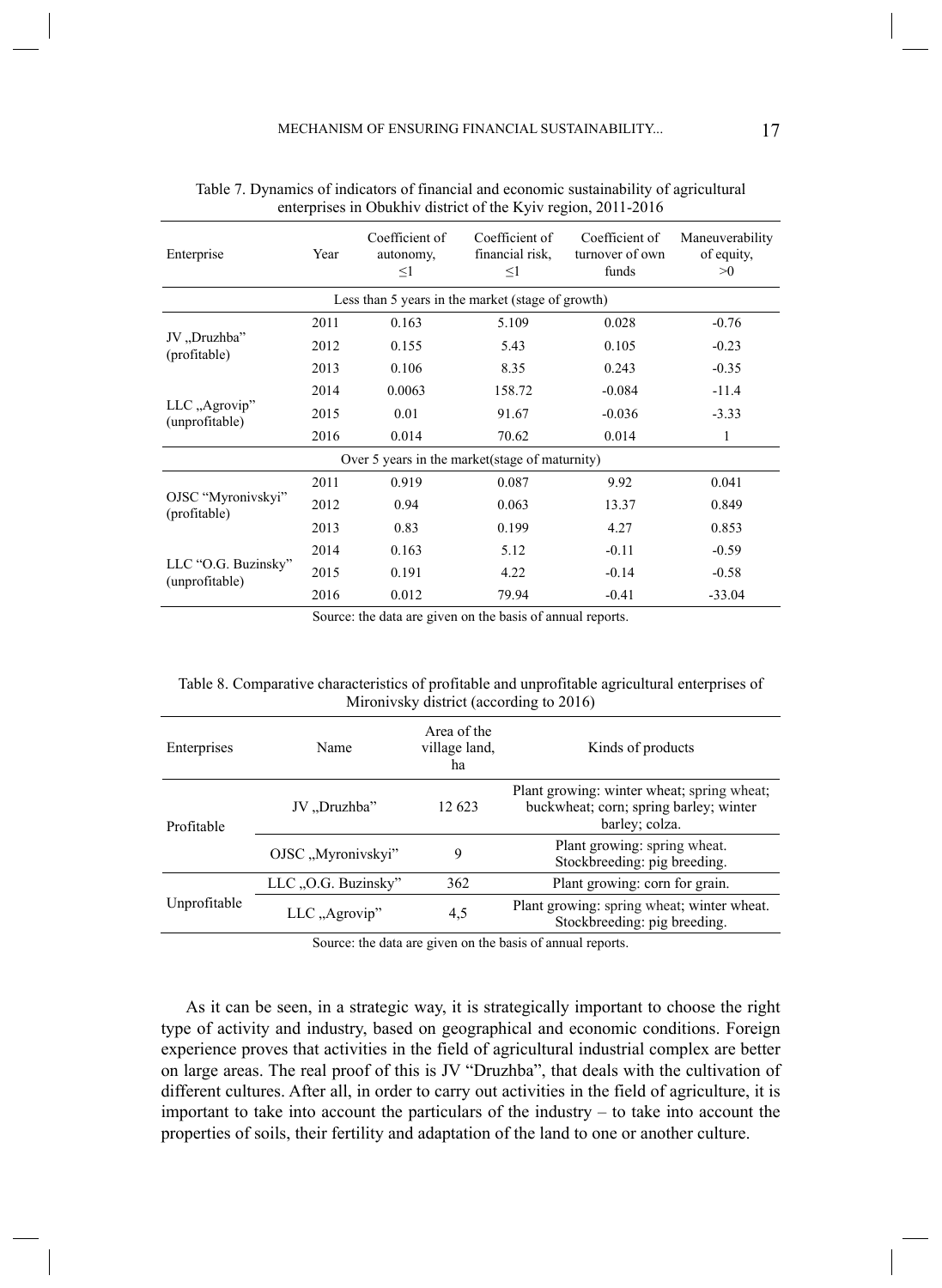The provided and made analysis of the activities of agricultural enterprises gives background for the conclusion that district's agriculture requires urgent modernization, in particular by means of introduction of entrepreneurship development support programs [Mateoc-Sîrb, Otiman, Raicov 2010]. Entrepreneurial innovations have a chance to "reanimate" the agriculture of the district, where the entrepreneur-innovator should become the key factor that will ensure the economic development of the industry.

The diagnosis of the state of agricultural enterprises to determine the level of their financial sustainability, that was provided, is supplemented by an analysis of the absolute values of the indicators, which determine the level of financial sustainability.

The dynamics of the types of financial stability of the studied agricultural enterprises of Mironovsky district for 2014-2016 is reflected in Table 9.

| Year                | Type of stability                                   | Characteristics of the status |  |  |
|---------------------|-----------------------------------------------------|-------------------------------|--|--|
|                     | OJSC "Myronivskyi"                                  |                               |  |  |
| 2014                | $OF = -15.2$ , $OFXLL = -15.2$ , $TF = -15.2$       | crisis status                 |  |  |
| 2015                | $OF = -9.8$ , $OFXLL = -9.8$ , $TF = -9.8$          | crisis status                 |  |  |
| 2016                | $OF = -32.6$ , $OFxLL = -32.6$ , $TF = -32.6$       | crisis status                 |  |  |
|                     | LLC "Agrovip"                                       |                               |  |  |
| 2014                | $OF = -393.4$ , $OFrLL = -393.4$ , $TF = -393.4$    | crisis status                 |  |  |
| 2015                | $OF = -396.1$ , $OFrLL = -396.1$ , $TF = -396.1$    | crisis status                 |  |  |
| 2016                | there is no information available                   | crisis status                 |  |  |
|                     | JV "Druzhba"                                        |                               |  |  |
| 2014                | $OF = -275523$ , $OFYLL = -275523$ , $TF = -126133$ | crisis status                 |  |  |
| 2015                | $OF = -35817$ , $OFXLL = -35817$ , $TF = 7781$      | pre-crisis status             |  |  |
| 2016                | $OF = 66792$ , $OFYLL = 66792$ , $TF = -2803$       | unsustainable status          |  |  |
| LLC "O.G. Buzinsky" |                                                     |                               |  |  |
| 2014                | $OF = -5151$ , $OFxLL = -5151$ , $TF = -485$        | crisis status                 |  |  |
| 2015                | $OF = -5032$ , $OFxLL = -5032$ , $TF = -5032$       | crisis status                 |  |  |
| 2016                | $OF = -985$ , $OFYLL = -985$ , $TF = -985$          | crisis status                 |  |  |
|                     |                                                     |                               |  |  |

Table 9. The dynamics of the types of financial stability of the studied agricultural enterprises (2014-2016)

Source: the data are given on the basis of annual reporting.

It is obvious that agricultural enterprises have a lack of support and encouragement from the state. In addition, it was found out that "young" profitable enterprises have been created on the basis of bankrupt enterprises, carry out activities and occupy a niche on the market due to significant investments.

Ukrainian economy develops cyclically with periodic growth and decrease like the global one. Such fluctuations themselves provide for its life. Enterprise as an element of this economic system also develops cyclically, and its cyclicality is completely dependent on the behavior of the economic system.

The transition of indicators of the enterprise from one status to another constantly occurs during the life cycle. This constant change, the dynamic of states (not their simple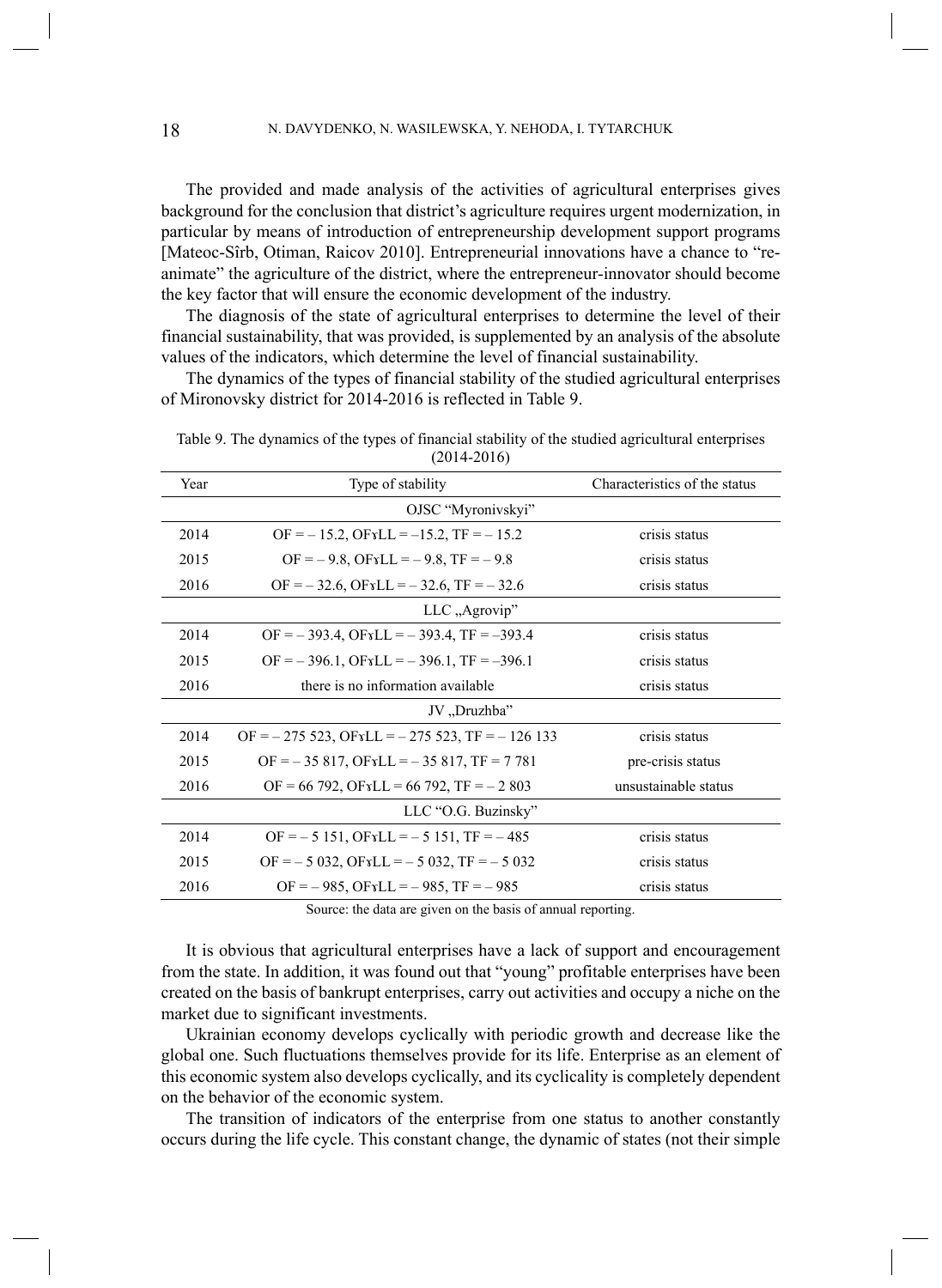sum) reflects the behavior of the enterprise, which are its functioning in time and the implementation of the main functions provided by the external environment.

Each stage of the company's life cycle reflects its behavior on the market, which is directly dependent on the resource supply and is characterized by appropriate financial and economic indicators.

The assessment of the level of financial sustainability in the temporal aspect indicates a certain connection with the course of the life cycle of enterprises, that doesn't just depend on the types of sustainability and life cycle stages. As it was found out, the very level of financial stability as an integrated criterion of the ability to function provides company improvement - the transition from one stage of life cycle to another.

Analysis of the financial stability indicators of agricultural enterprises of Mironivsky district allows to determine the level of their stability and ability at the current stage of their life cycle to restore and maintain their economic activities.

## **CONCLUSIONS**

The level of financial sustainability can be estimated on the basis of a certain set of indicators because of their comparison with the normative values, which enables the management personnel to justify their actions in order to maintain a stable state of the enterprise and keep its position on the market. The factors influencing the formation of financial stability of agricultural enterprises are determined. It is established that financial stability depends not only on the factors of the macro- and micro-environment, but also on the stage of the life cycle of the enterprise. This relationship can be identified through a classification of stability types that are specific to each stage of the enterprise's development, and characterized by a certain set of values of financial sustainability indicators that are inherent to each particular type. It is background for estimation that in order to assess the level of financial sustainability of enterprises, it is necessary to analyze further information on what stage of the life cycle a particular enterprise is.

#### **REFERENCES**

- Belyalov T., Oliynyk A. 2016: Enterprise financial stability and ways of its strengthening. International Scientific Journal "Internet Science", Vol. 12 (22), part 2, p. 22-26.
- Breitschuh G., Eckert H., Matthes I., Strümpfel J., Bachmann G., Breitschuh T. Kriteriensystem Nachhaltige Landwirtschaft (KSNL). Available online: https://www.ktbl.de/fileadmin/produkte/ leseprobe/ 11466excerpt.pdf (accessed on 9 August 2018).

- Caldari K. 2004: Alfred Marszall's idea of progress and sustainable development. The History of Economics Society, Vol. 4, p. 519-536.
- Daly H. 1996: Beyond Growth: The Economics of Sustainable Development. Boston, Beacon, p. 264.
- Davydenko N. 2009: Financial sustainability of the corporate enterprise of agrarian sphere. Actual problems of the region's economy development: Scientific collection of the Precarpathian National University named after. Vasyl Stefanyk. Part.2, p.110-116.
- Endrikata Edeltraud, J., Holger Hoppec, G. 2014: Making sense of conflicting empirical findings: A metaanalytic review of the relationship between corporate environmental and financial performance. Eur. Manag. J., 5, p. 735-751.
- François Q., Kuczynski M., Meek R. L. 1972: Quesnay's Tableau eìconomique. London, Macmillan; New York, A.M. Kelley for the Royal Economic Society and the American Economic Association.

Brentano L. 2012: Agrarian Reform in Prussia. Publ. Rarebooksclub.com, p.78.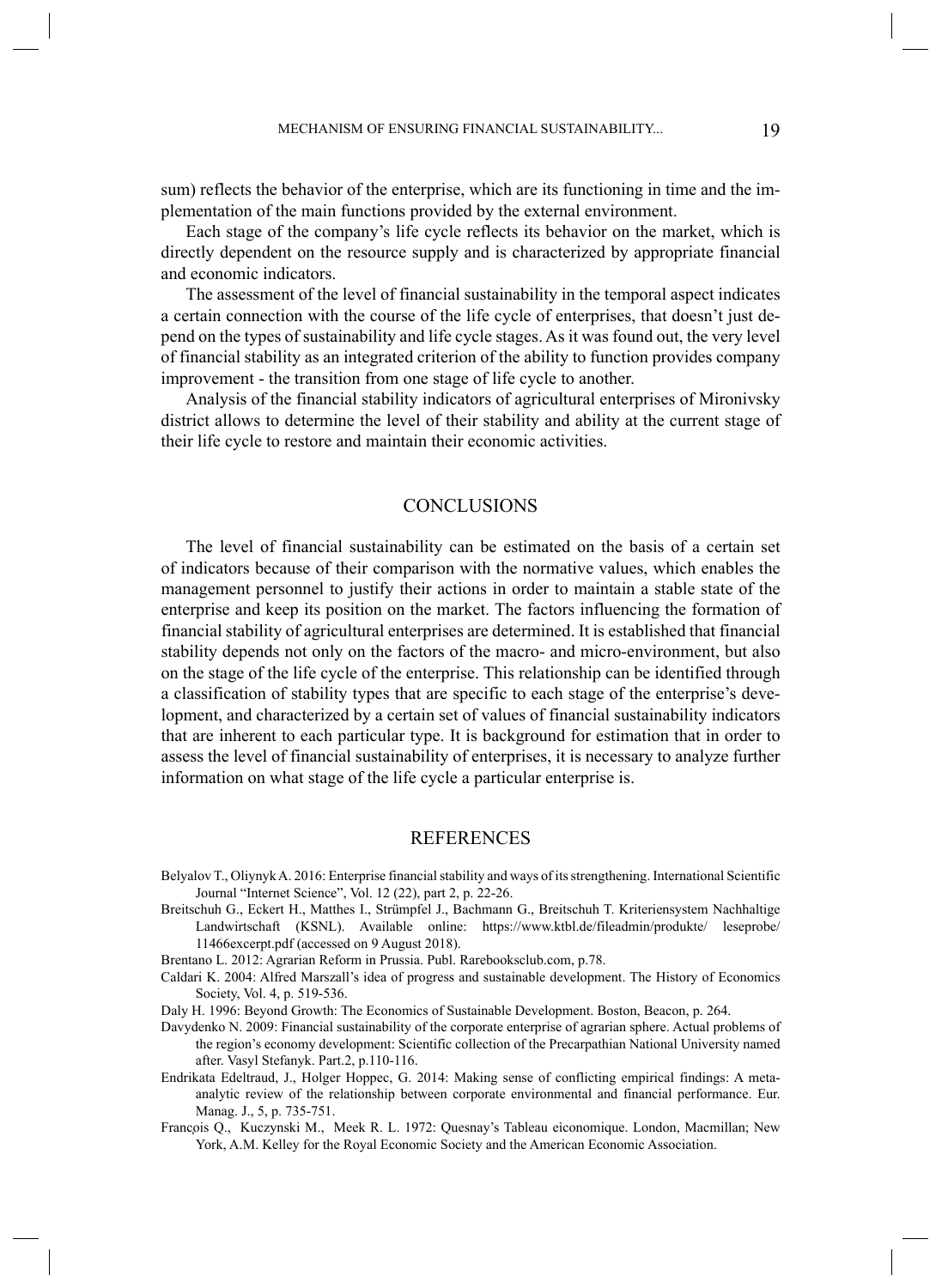- Grenz J. 2017: Response-Inducing Sustainability Evaluation (RISE); Bern University of Applied Sciences: Bern, Switzerland, p. 9.
- Jollands N., Lermit J. Patterson M. 2003: The Usefulness of Aggregate Indicators in Policy Making and Evaluation: A Discussion with Application to Eco-Efficiency Indicators in New Zealand. Available online: https://openresearch-repository.anu.edu.au/handle/1885/41033 (accessed on 15 August 2018).
- Keynes J.M. 1936: The General Theory of Employment, Interest and Money. Macmillan Cambridge University Press, p. 263.
- Keynes J.M. 1973: The General Theory and After: Part I. Preparation, in the Collocted Writings of John Maynard Keynes, Vol. XIII, ed D. Moggridge. Macmillan Cambridge University Press, p. 669.
- León Patricia 2001: Four pillars of financial sustainability. The Nature Conservancy, Arlington, Virginia, USA, p.29.
- Marshall Alfred 1890: Principles of Economics (8th ed.). The Online Library of Liberty, p. 627.
- Marx Karl 1967: Capital III International. Publishers: New York, p. 645.
- Mocanu N. 2012: Identification of the main directions of the agrarian sector, In: Management agricol: Simpozionul Ştiinţific Internaţional. Timişoara, vol. 14 (1), p. 127-132.
- Neumann J., Morgenstern O. 1944: Theory of Games and Economic Behaviour. Princeton University Press, p. 776.
- Mateoc-Sîrb N., Otiman P., Raicov M. 2010: Simpozion Institutul de Economie Agrară, Vol. Economie Agrară şi Dezvoltare Rurală, Editura Academiei Române, Bucureşti, ISSN 1584-5761.
- Nardo Michela and others 2008: Organisation for Economic Co-operation and Development, Joint Research Centre of the European Commission. Handbook on Constructing Composite Indicators: Methodology and User Guide; OECD Publishing: Paris, France.
- Parastoo S., Saudah S., Parvaneh S., Sayyedeh S., Saeidi Seyyed P., Saaeidi A. 2015: How does corporate social responsibility contribute to firm financial performance? The mediating role of competitive advantage, reputation, and customer satisfaction. J. Bus. Res. 2, p. 341-350.
- Riikkinen R., Kauppi K., Salmi A. 2017: Learning Sustainability? Absorptive capacities as drivers of sustainability in MNCs' purchasing. Int. Bus. Rev., 26, p. 1075-1087.
- Scheuerlein A. 1997: Finanzmanagement für Landwirte: Beispiele, Anwendungen, Beurteilungen; BLV-Verl.- Ges.: München, Germany, p.247.
- Singh P.J., Sethuraman K., Lam J.Y. 2017: Impact of Corporate Social Responsibility Dimensions on Firm Value: Some Evidence from Hong Kong and China. Sustainability 9 (9), 1532 https://doi.org/10.3390/ su9091532.
- Smith A. 2008: Inquiry into the Nature and Causes of the Wealth of Nations, Volume II. Publ. BiblioLife, p. 496.
- Sun W., Louche C., Pérez R. 2011: Finance and Sustainability: Towards a New Paradigm? A Post-Crisis Agenda; Emerald Group Publishing: Bingley, UK, pp. 4-6, ISBN 978-1-78052-092-6.
- Walras L. 1984: Elements of Pure Economics, or The Theory of Social Wealth. Orion Editions, p. 620.
- Wasilewska Natalia, Kruchok N. 2010: Estimation of the Financial State of Agrarian Enterprises in Ukraine. "Zeszyty Naukowe Szkoły Głównej Gospodarstwa Wiejskiego w Warszawie. Ekonomika i Organizacja Gospodarki Żywnościowej, Vol 81, p. 41-53.
- Young M.L. 2018: State of Sustainable Business Practices for Small and Midsized Businesses: Why Some SMEs Implement Sustainable Business Practices and Some Do Not. Available online: http://www. manifestmind.com/wp-content/uploads/State-of-Sustainable-Business-Practices-for-SMEs.pdf (accessed on 12 January 2018).
- Zakharchenko V. 2012: Models and methods of decision making in analysis and audit: [curriculum. manual]. Lviv: Magnolia-2006, p. 325.
- Zhao H., Zhang F., Kwon J. 2018: Corporate social responsibility research in international business journals: An author co-citation analysis. Int. Bus. Rev. 27, p. 389-400.
- Zhuravleva O. 2009: Financial stability of the enterprise: theory and practice. Formation of a market economy. Collection of scientific works. Vol. 22, p. 523-536.
- Zorn A., Esteves M., Baur I., Lips M. 2018: Financial Ratios as Indicators of Economic Sustainability: A Quantitative Analysis for Swiss Dairy Farms. Sustainability, 10(8), 2942; doi:10.3390/su10082942.
- https://www.clubbenchmarking.com/blog/measuring-financial-sustainability.